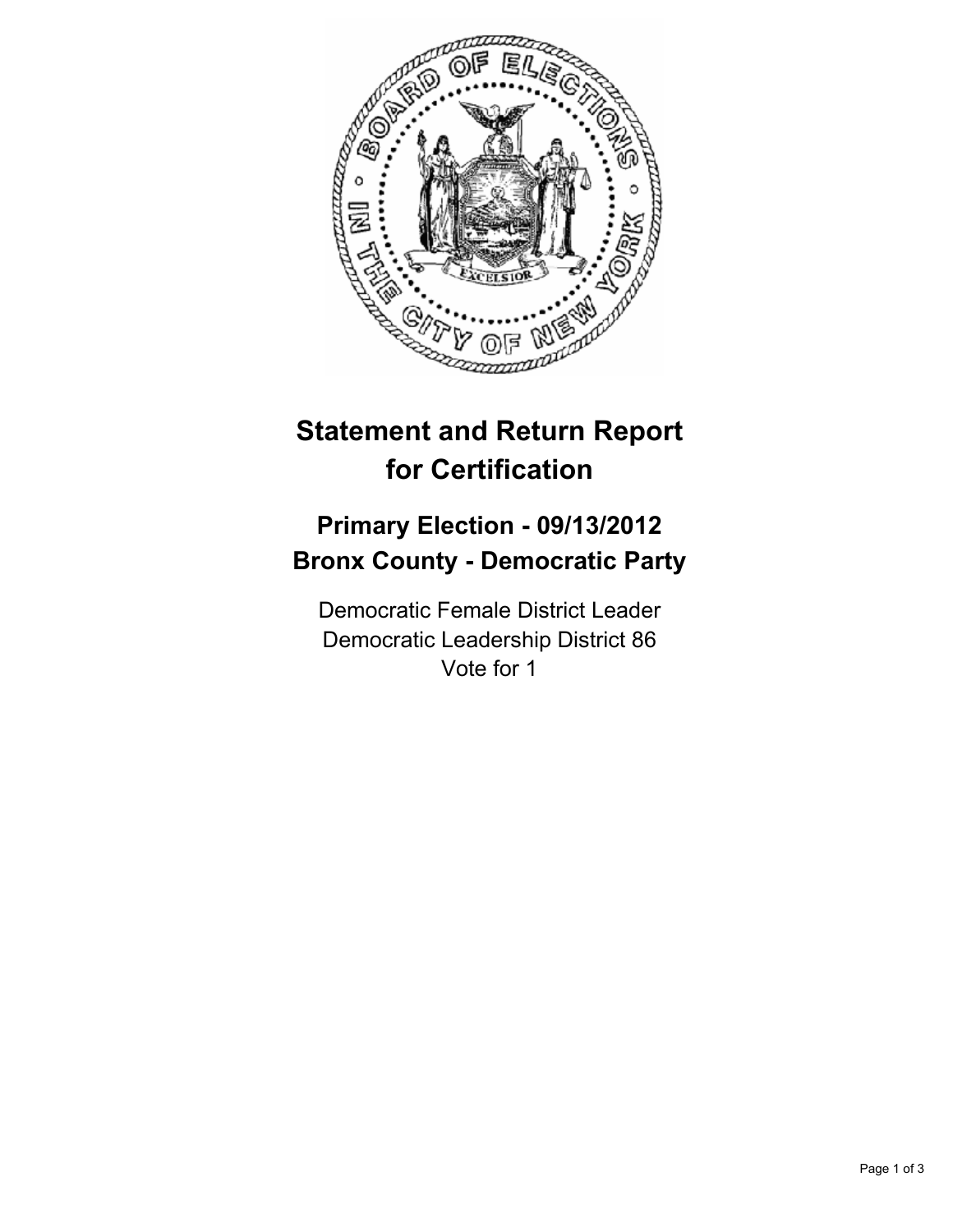

## **Assembly District 86**

| <b>PUBLIC COUNTER</b>                                    | 3,140        |
|----------------------------------------------------------|--------------|
| <b>EMERGENCY</b>                                         | 0            |
| ABSENTEE/MILITARY                                        | 65           |
| <b>FEDERAL</b>                                           | $\mathbf{0}$ |
| <b>SPECIAL PRESIDENTIAL</b>                              | 0            |
| <b>AFFIDAVIT</b>                                         | 125          |
| <b>Total Ballots</b>                                     | 3,330        |
| Less - Inapplicable Federal/Special Presidential Ballots | 0            |
| <b>Total Applicable Ballots</b>                          | 3,330        |
| YUDELKA TAPIA                                            | 1,892        |
| RAISA Y. MARCIAL                                         | 676          |
| COSSETTE MORILLO (WRITE-IN)                              | 2            |
| MARTHA CLANTON (WRITE-IN)                                | 1            |
| NANCY ABAD DELEON (WRITE-IN)                             | 3            |
| UNATTRIBUTABLE WRITE-IN (WRITE-IN)                       | 4            |
| VANESSA GIBSON (WRITE-IN)                                | 1            |
| VANESSA L. GIBSON (WRITE-IN)                             | 2            |
| <b>Total Votes</b>                                       | 2,581        |
| Unrecorded                                               | 749          |